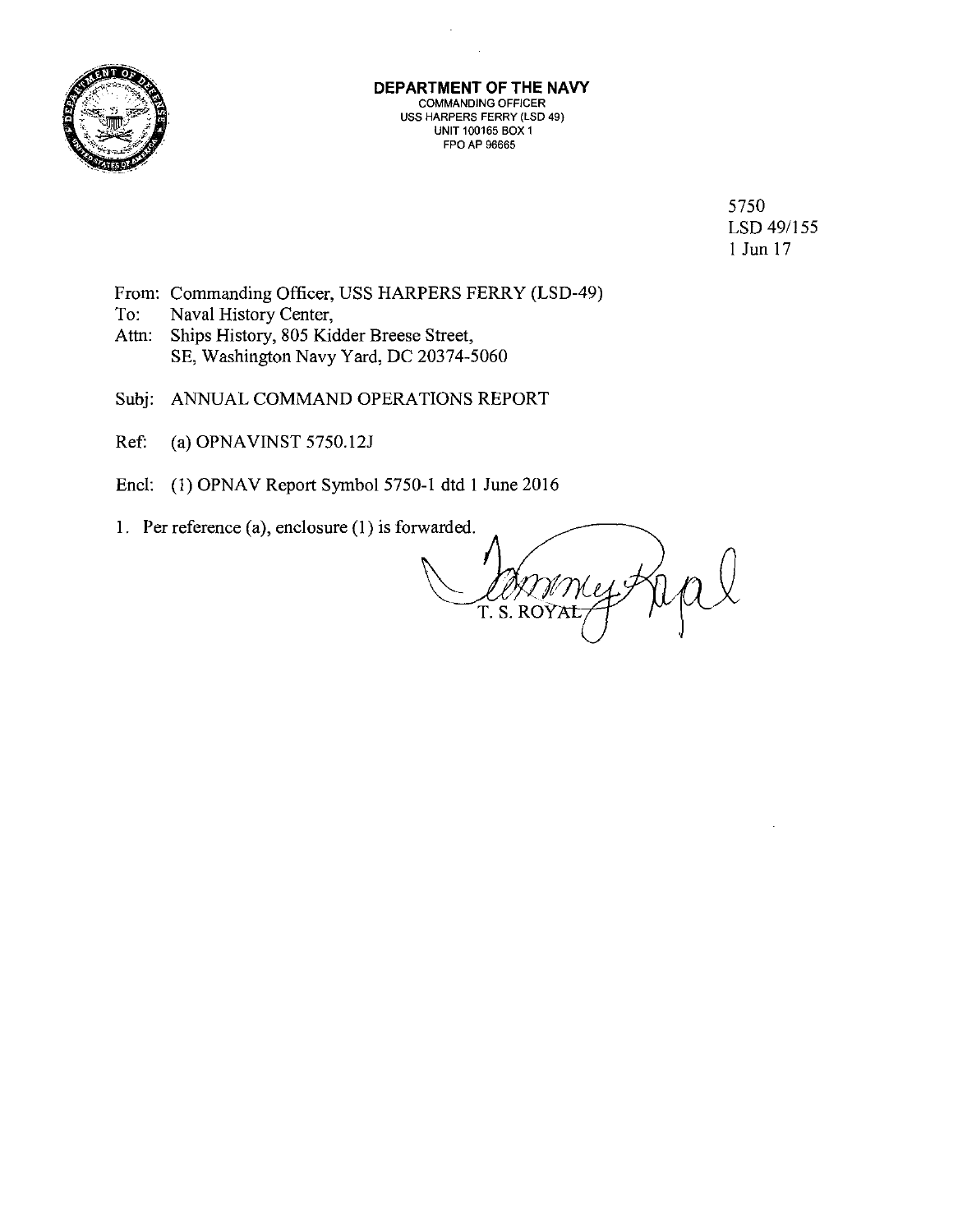#### *OPNAV Report Symbol 5750-1*

Classification: *Unclassified* 

#### **COMMAND OPERATIONS REPORT**

•

1. **Command Data** 

**Name of your command:** USS HARPERS FERRY (LSD-49)

**Unit Identification Code:** 21852

**Name of Commander:** Rigby, Jon P **Rank: CDR** 

**Date Assumed Command:** 9 October 2015

**Permanent Location:** San Diego, California

**Immediate Superior In Command:** 

**Operational:** Commander, Amphibious Squadron One

**Administrative:** Commander, Naval Surface Force

**Name(s) of Forces, Commands, Ships, Squadrons or Units assigned or under your operational control:** 

USS HARPERS FERRY (LSD-49)

**Number of Personnel Assigned:** 

**Officers:** 33 **Enlisted:** 356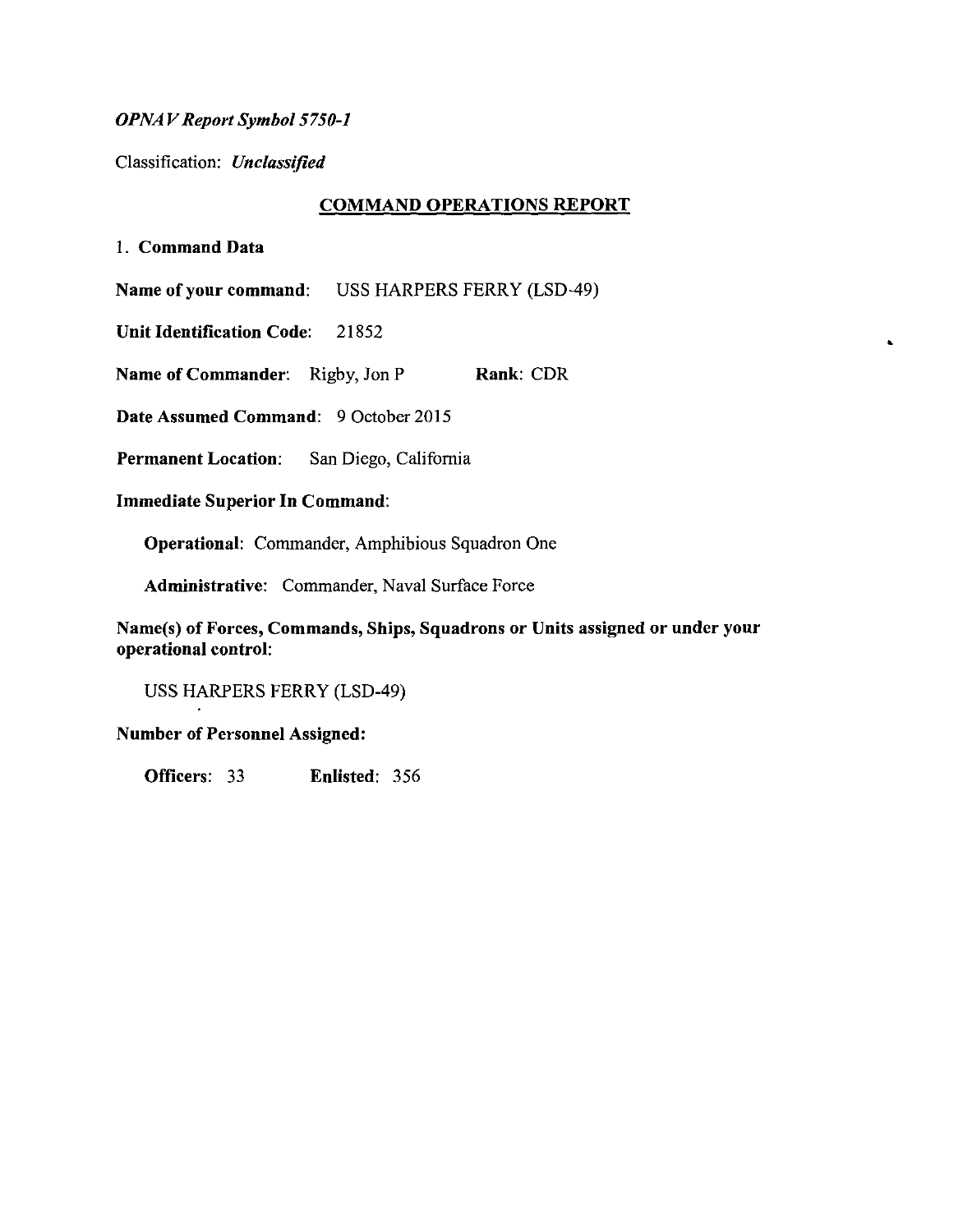#### *OPNAV Report Symbol 5750-1*

Classification: *Unclassified* 

### **Command Point of Contact:**

| Name:<br>LTJG<br><b>Job Title/Office Code:</b> | Administrative Officer/Public Affairs Officer |
|------------------------------------------------|-----------------------------------------------|
|                                                |                                               |
| E-mail:<br><b>NIPRNET</b><br><b>SIPRNET</b>    |                                               |
| <b>Phone Number:</b>                           |                                               |
| <b>Command Mailing Address:</b>                | <b>COMMANDING OFFICER</b>                     |
|                                                | USS HARPERS FERRY (LSD-49)                    |
|                                                | UNIT 100165 BOX 1                             |
|                                                | <b>FPO AP 96665</b>                           |
|                                                |                                               |

2. **Commander's Assessment:** Calendar year 2016 was another challenging yet rewarding year for USS HARPERS FERRY (LSD-49). The ship completed an arduous Fifth and Seventh Fleet deployment and started a CNO Availability. The hard work and dedication of the crew earned the following honors from Commander, Naval Surface Force, U. S. Pacific Fleet: Maritime Warfare Excellence Award (Black E), Wellness Unit Award (Green H), Engineering/Survivability Excellence Award (Red E), Command & Control Excellence Award (Green E), and the Retention Excellence Award.

## 3. **Chronology and Narrative:**

| 1 JAN            | Inport Naval Base, San Diego   |
|------------------|--------------------------------|
| $1$ JAN $-7$ JAN | Holiday Stand Down             |
| 26 JAN - 29 JAN  | Board of Inspection and Survey |
| <b>12 FEB</b>    | Deployment                     |
| 18 FEB - 23 FEB  | <b>SUSTEX Hawaii</b>           |
| <b>28 FEB</b>    | Enter 7th Fleet                |
| 8 MAR - 18 MAR   | Ssang Yong 2016                |
| 21 MAR - 25 MAR  | Port Visit Hong Kong           |
| 5 APR            | Enter 5th Fleet                |
| 10 APR - 13 APR  | Port Visit Seychelles          |
| 9 MAY - 10 MAY   | Inport Aqaba, Jordan           |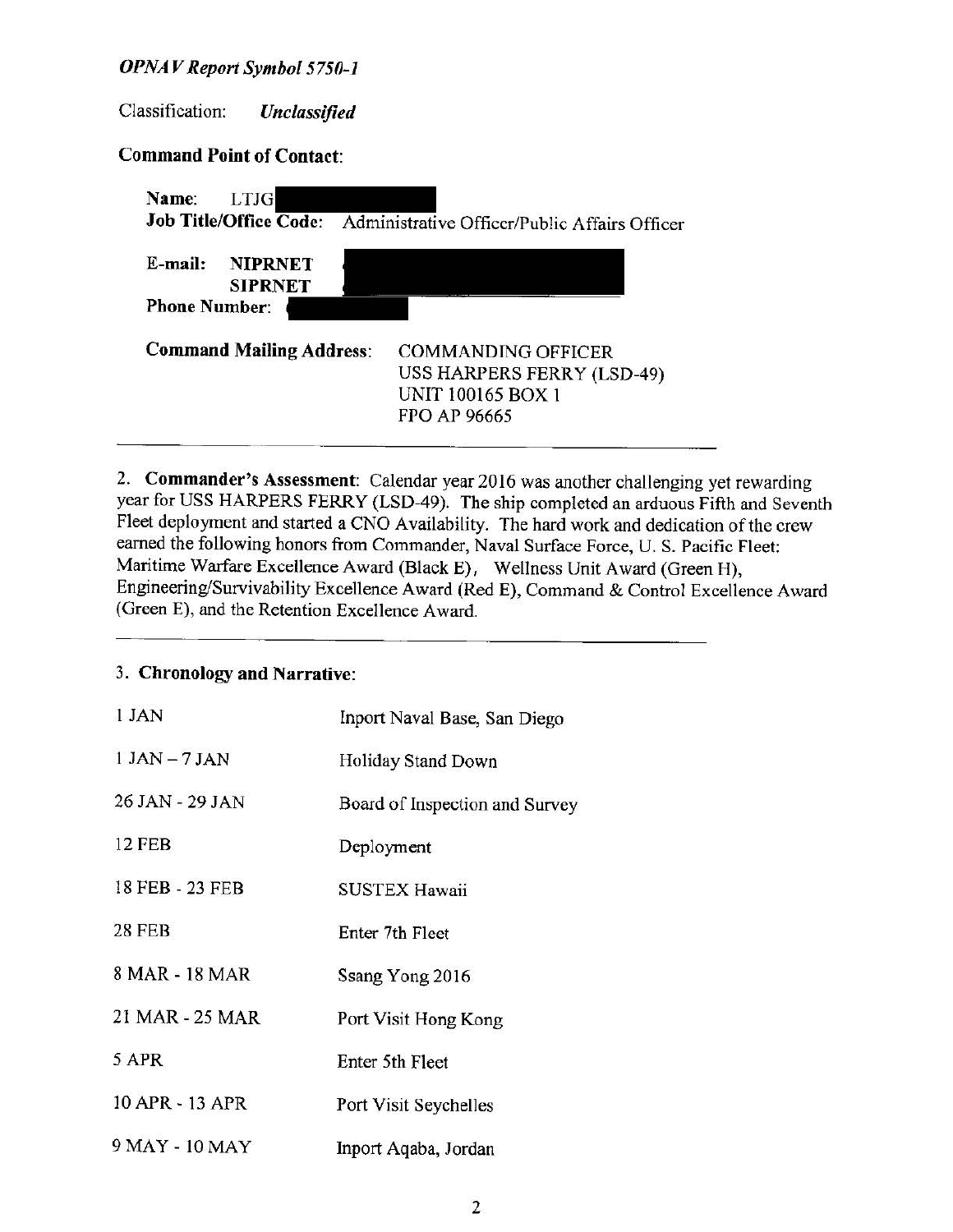*OPNAV Report Symbol 5750-1* 

 $\mathcal{L}^{\mathcal{A}}$ 

| 15 MAY - 24 MAY  | Eager Lion 2016                                  |
|------------------|--------------------------------------------------|
| 29 MAY - 1 JUN   | Inport-Aqaba, Jordan                             |
| 13 JUN - 19 JUN  | Mid-deployment Availability- Jebel Ali, UAE      |
| 13 JUL - 16 JUL  | Port Visit Jebel Ali, UAE                        |
| 23 JUL           | Enter 7th Fleet                                  |
| 7 AUG - 12 AUG   | Port Visit Kota Kinabalu, Malaysia               |
| 25 AUG           | Enter 3rd Fleet                                  |
| 29 AUG-2 SEPT    | Port Visit Hawaii                                |
| 2 SEPT-12 SEPT   | <b>Tiger Cruise</b>                              |
| 12 SEPT          | Inport Naval Base San Diego                      |
| 13 SEPT - 11 OCT | Post Operational Movement Leave Period           |
| 14 OCT - 21 OCT  | Underway- Seal Beach Ammunition Offload          |
| 21 OCT           | Naval Base San Diego                             |
| 7 NOV - 10 NOV   | Underway- San Diego Operation Area               |
| 5 DEC            | Commenced CNO Availability                       |
| 13 DEC           | Moved to Continental Maritime San Diego shipyard |
| 22 DEC - 31 DEC  | Holiday Stand Down                               |

3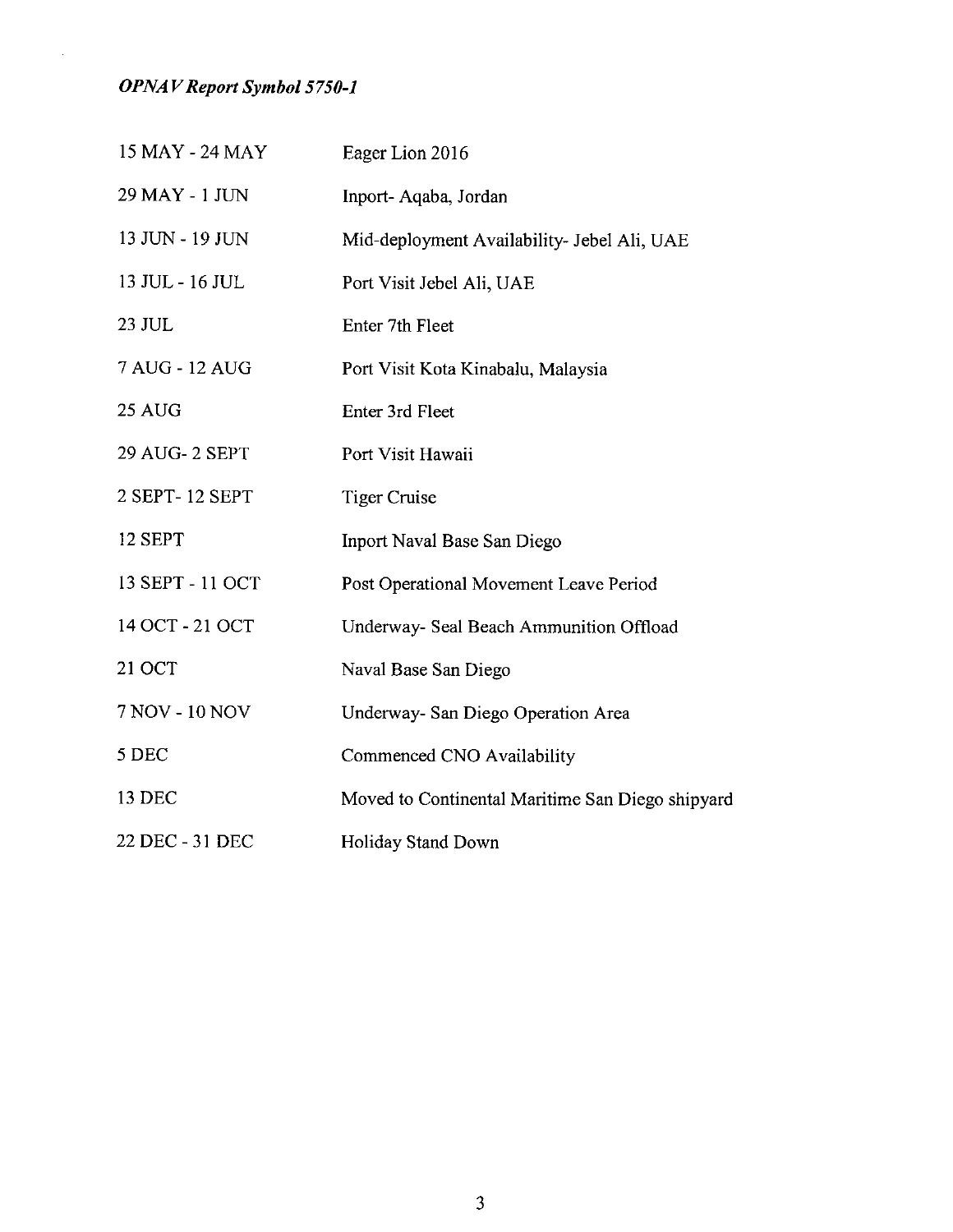# *OPNA V Report Symbol 5750-1*

Classification: *Unclassified* 

lJAN - 31DECI6

OFFICER PROMOTIONS. The following personnel were promoted during calendar year 2016



lJAN - 31DEC16

OFFICER COMMISSIONING. The following personnel were commissioned during calendar year 2016:

 $N/A$ 

lJAN - 31DEC16

ENLISTED ADVANCEMENTS. The following personnel were advanced during calendar year 2016: